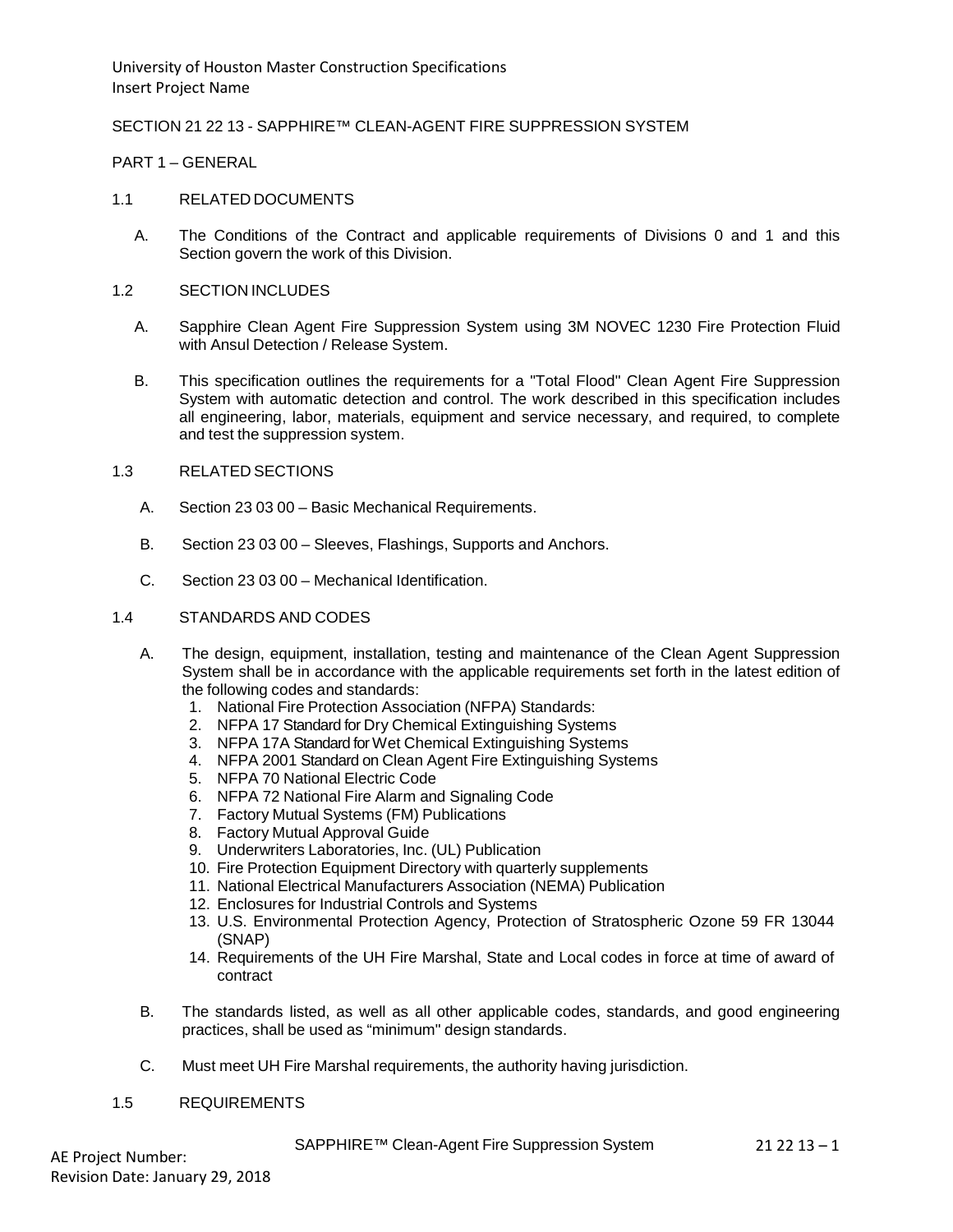A. The Suppression System installation shall be made in accordance with the drawings, specifications, and applicable standards. Should a conflict occur between the drawings and specifications, the specifications shall prevail.

### 1.6 EXCLUSIONS

- A. The work listed below shall be provided by others, or under other sections of this specification:
	- 1. 120 VAC power supply to the system control panel
	- 2. Interlock wiring and conduit for shutdown of HVAC, dampers and/or electric power supplies, relays or shunt trip breakers

### 1.7 QUALITYASSURANCE

- A. MANUFACTURER
	- 1. The manufacturer of the suppression system hardware and detection components shall be ISO 9001 registered.
	- 2. The name of the manufacturer shall appear on all major components.
	- 3. All devices, components, and equipment shall be the products of the same manufacturer, or supplied by the same manufacturer.
	- 4. All devices, components, and equipment shall be new, standard products of the manufacturer's latest design and suitable to perform the functions intended.
	- 5. All devices and equipment shall be UL listed and/or FM approved.
	- 6. Locks for all cabinets shall be keyed alike.
- B. INSTALLER
	- 1. The installing contractor shall be trained by the supplier to design, install, test, and maintain fire suppression systems.
	- 2. The installing contractor shall employ a NICET certified special hazard designer, Level II or above, who will be responsible for this project.
	- 3. The installing contractor shall be an experienced firm regularly engaged in the installation of automatic clean agent, or similar, fire suppression systems, in strict accordance with all applicable codes and standards.
	- 4. The installing contractor must have a minimum of five (5) years experience in the design, installation, and testing, of clean agent, or similar fire suppression systems. A list of systems of a similar nature and scope shall be provided on request.
	- 5. The installing contractor shall show evidence that his company carries a minimum \$2,000,000.00 liability and completed operations insurance policy. These limits shall supersede limits required in the general conditions of the specifications.
	- 6. The installing contractor shall maintain, or have access to, a clean agent recharging station. The installing contractor shall provide proof of his ability to recharge the largest clean agent system within 24 hours after a discharge. Include the amount of bulk agent storage available.
	- 7. The installing contractor shall be an authorized stocking distributor of the clean agent system equipment so that immediate replacement parts are available from inventory.
	- 8. The installing contractor shall show proof of emergency service available on a twenty-fourhour-seven day-a-week basis.
- C. SUBMITTALS
	- 1. The installing contractor shall submit the following design information and drawings for approval prior to starting work on this project:
		- a) Field installation layout drawings having a scale of not less than 1/8 in. = 1 ft.- 0 in. or 1:100 detailing the location of all agent storage tanks, nozzles, pipe runs, including pipe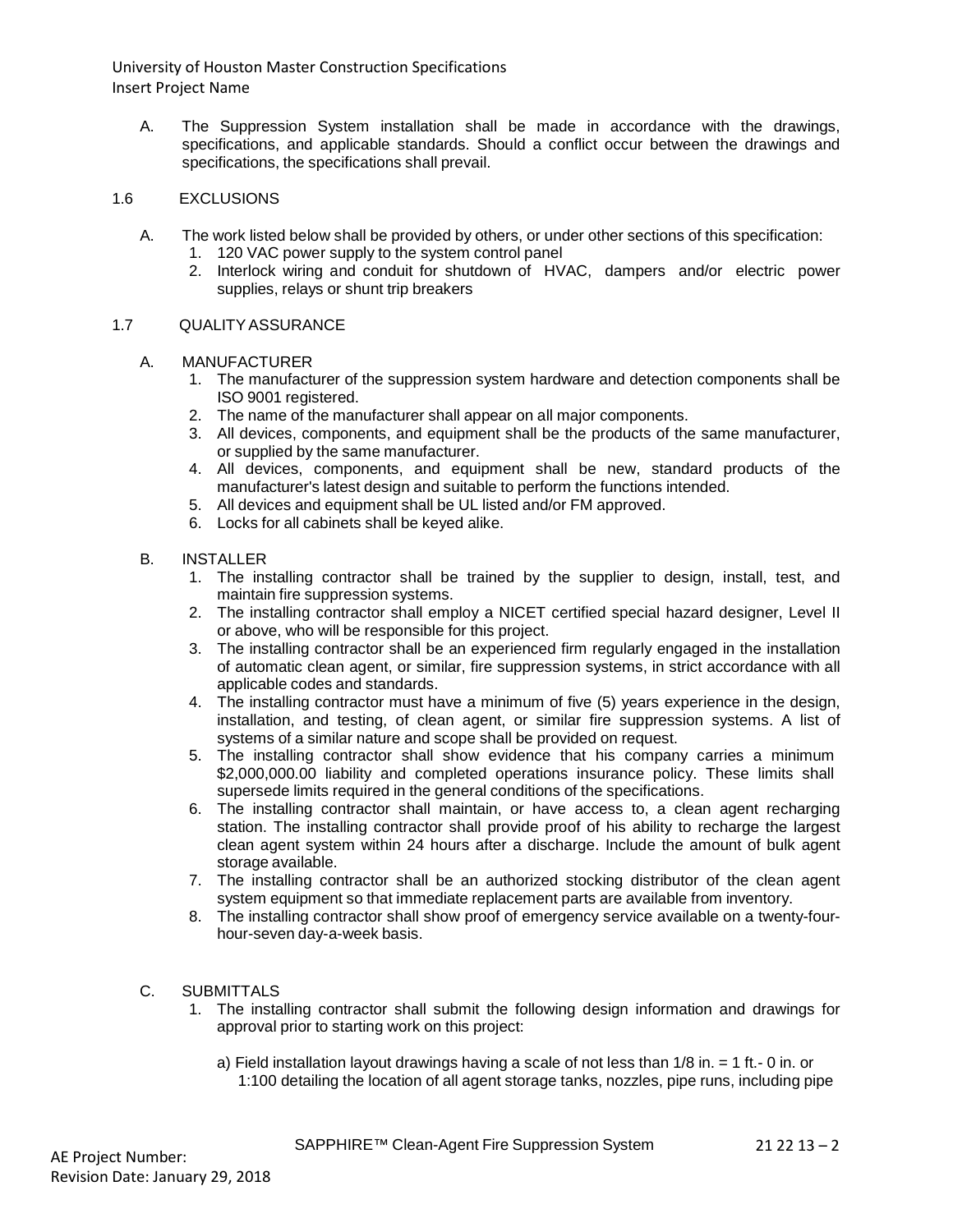sizes and lengths, control panel(s), detectors, manual pull stations, abort stations, audible and visual alarms, etc.

- b) Auxiliary details and information such as maintenance panels, door holders, special sealing requirements, and equipment shutdown.
- c) Separate layouts, or drawings, shall be provided for each level, (i.e.; room, sub floor, and above ceiling) and for mechanical and electrical work.
- d) Electrical layout drawings shall show the location of all devices and include point-topoint conduit runs and a description of the method(s) used for detector mounting.
- e) Provide an internal control panel wiring diagram which shall include power supply requirements and field wiring termination points.
- f) Separate drawing providing symbol legend and identifying all symbols used.
- g) Annunciator wiring schematics and dimensioned display panel illustration shall be provided. (Optional device.)
- h) Complete hydraulic flow calculations, from a UL listed computer program, shall be provided for all engineered clean agent systems. Calculation sheet(s) must include the manufacturer's name and UL listing number for verification. The individual sections of pipe and each fitting to be used, as shown on the isometrics, must be identified and included in the calculation. Total agent discharge time must be shown and detailed by zone.
- i) Provide calculations for the battery stand-by power supply, taking into consideration the power requirements of all alarms, initiating devices, and auxiliary components under full load conditions.
- j) A complete sequence of operation shall be submitted detailing all alarm devices, shutdown functions, remote signaling, damper operation, time delay, and agent discharge for each zone or system.
- 2. Submit drawings, calculations and system component sheets for approval to the local fire prevention agency, owner's insurance underwriter, and all other authorities having jurisdiction before starting installation. Submit approved plans to the architect/engineer for record.

### PART 2 – SYSTEM REQUIREMENTS

#### 2.1 SYSTEM DESCRIPTION AND OPERATION

- A. The system shall be a Total Flood SAPPHIRE Fire Suppression System supplied by ANSUL
- B. The system shall provide a Novec 1230 minimum design concentration of 4.2% by volume for Class A hazards and a minimum of 5.85% by volume for Class B hazards in all areas and/or protected spaces, at the minimum anticipated temperature within the protected area. System design shall not exceed 10% for normally occupied spaces, adjusted for maximum space temperature anticipated, with provisions for room evacuation before agent release.
- C. The system shall be complete in all ways. It shall include a mechanical and electrical installation, all detection and control equipment, agent storage containers, Novec 1230 agent, discharge nozzles, pipe and fittings, manual release and abort stations, audible and visual alarm devices, auxiliary devices and controls, shutdowns, alarm interface, advisory signs, functional checkout and testing, training and any other operations necessary for a functional UL listed SAPPHIRE Clean Agent suppression system.
- D. Provide two (2) inspections during the first year of service: Inspections shall be made at 6 month intervals commencing when the system is first placed into normal service.

SAPPHIRE™ Clean-Agent Fire Suppression System 21 22 13 - 3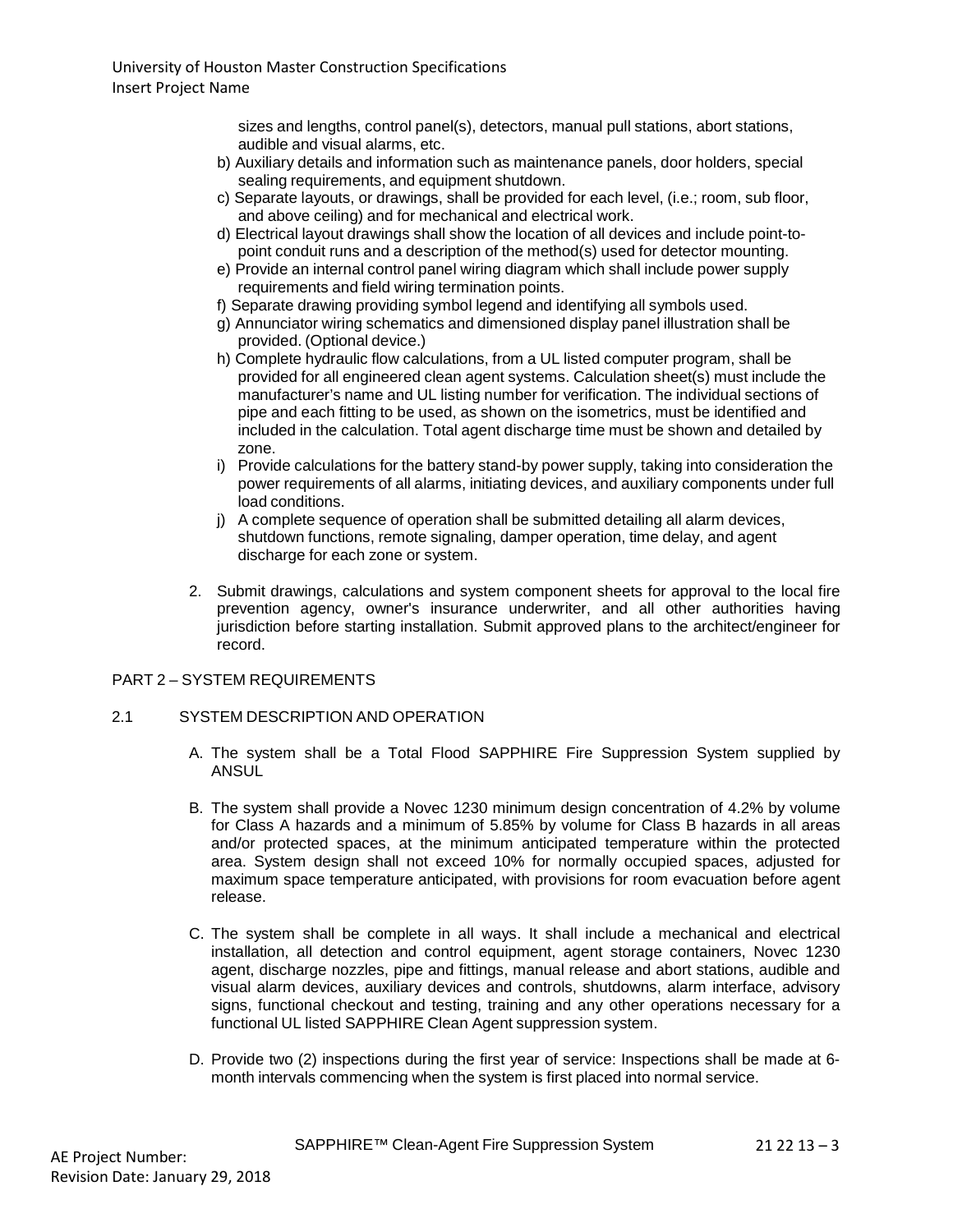- E. The general contractor shall be responsible for sealing and securing the protected spaces against agent loss and/or leakage during the 10-minute "hold" period.
- F. The system(s) shall be actuated by a combination of ionization and photoelectric detectors installed for maximum area coverage of 250 sq. ft. (23.2 m) per detector, in both the room, under floor and above ceiling protected spaces. If the airflow is one air change per minute, photoelectric detectors only shall be installed for maximum area coverage of 125 sq. ft. (11.6 m) per detector. (Ref. NFPA No. 72.)
- G. Detectors shall be Cross-Zoned detection requiring two detectors to be in alarm before release.
- H. Automatic operation of each protected area shall be as follows:

1.Actuation of one (1) detector, within the system, shall:

- a) Illuminate the "ALARM" lamp on the control panel face.
- b) Energize an alarm bell.
- c) Transfer auxiliary contacts, which can perform auxiliary system functions such as: Operate door holder/closures on access doors; Transmit a signal to a fire alarm system; Shutdown HVAC equipment.
- d) Light an individual lamp on an optional annunciator.
- 2. Actuation of a 2nd detector, within the system, shall:
	- a) Illuminate the "PRE-DISCHARGE" lamp on the control panel face.
	- b) Energize a pre-discharge horn/strobe device.
	- c) Shut down the HVAC system and/or close dampers.
	- d) Start time-delay sequence (not to exceed 60 seconds).
	- e) System abort sequence is enabled at this time.
	- f) Light an individual lamp on an optional annunciator.
- 3.After completion of the time-delay sequence, the SAPPHIRE Clean Agent system shall discharge and the following shall occur:
- a) Illuminate a "SYSTEM FIRED" lamp on the control panel face.
- b) Shutdown of all power to high-voltage equipment.
- c) Energize a visual indicator(s) outside the hazard in which the discharge occurred.
- d) Energize a "System Fired" audible device. (Optional)
- 4.The system shall be capable of being actuated by manual discharge devices located at each hazard exit. Operation of a manual device shall duplicate the sequence description above except that the time delay and abort functions shall be bypassed. The manual discharge station shall be of the electrical actuation type and shall be supervised at the main control panel.

### 2.2 MATERIAL AND EQUIPMENT

#### A. GENERAL REQUIREMENTS

- 1. The SAPPHIRE Clean Agent system materials and equipment shall be standard products of the supplier's latest design and suitable to perform all functions intended. When one or more pieces of equipment must perform the same function(s), they shall be duplicates produced by one manufacturer.
- 2. All devices and equipment shall be U.L. Listed and/or FM approved.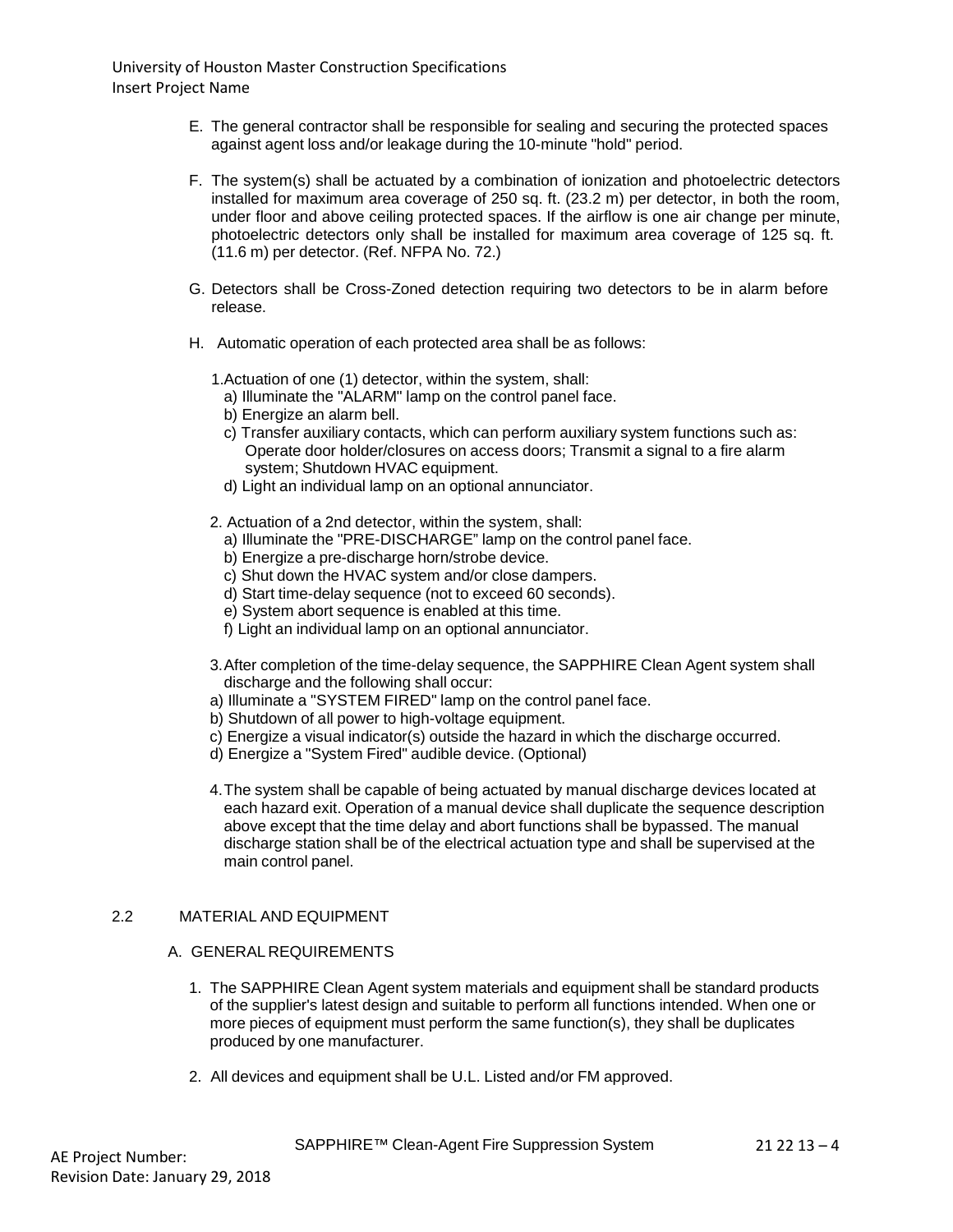- 3. Each system shall have its own supply of clean agent.
- 4. The system design can be modular, central storage, or a combination of both design criteria.
- 5. Systems shall be designed in accordance with the manufacturer's guidelines.
- 6. Each supply shall be located within the hazard area, or as near as possible, to reduce the amount of pipe and fittings required to install the system.
- 7. The clean agent shall be stored in SAPPHIRE Clean Agent storage tanks. Tanks shall be super-pressurized with dry nitrogen to an operating pressure of 360 psi @ 70 °F (24.8 bar at 21 °C). Tanks shall be of high-strength low alloy steel construction and conforming to NFPA 2001.
- 8. Tanks (master) shall be actuated by either a resettable electric actuator or by pneumatic means from a nitrogen cartridge located in the releasing device. Explosive devices shall not be permitted.
- 9. Each tank shall have a pressure gauge and low pressure switch (optional) to provide visual and electrical supervision of the container pressure. The low-pressure switch shall be wired to the control panel to provide audible and visual "Trouble" alarms in the event the container pressure drops below 290 psi (20 bar). The pressure gauge shall be color coded to provide an easy, visual indication of container pressure.
- 10. Tanks shall have a pressure relief provision that automatically operates before the internal nominal pressure exceeds 730 psi (50 bar).
- 11. Engineered discharge nozzles shall be provided within the manufacturer's guidelines to distribute the Novec 1230 agent throughout the protected spaces. The nozzles shall be designed to provide proper agent quantity and distribution. Nozzles shall be available in 1/2 in. through 2 in. pipe sizes. Each size shall be available in 180° and 360° distribution patterns.
- 12. Distribution piping and fittings shall be installed in accordance with the manufacturer's requirements, NFPA, and approved piping standards and guidelines. All distribution piping shall be installed by qualified individuals using accepted practices and quality procedures. All piping shall be adequately supported and anchored at all directional changes and nozzle locations.
	- a) All piping shall be reamed, blown clear and swabbed with suitable solvents to remove burrs, mill varnish and cutting oils before assembly.
	- b) All pipe threads shall be sealed with Teflon tape pipe sealant applied to the male thread only.
- B. AGENT
	- 1. The fire suppression agent shall be 3M™ Novec™ 1230 Fire Protection Fluid manufactured by 3M Company, St. Paul, MN or their approved supplier.
	- 2. Agent shall not contain any Hydrofluorocarbons (HFC).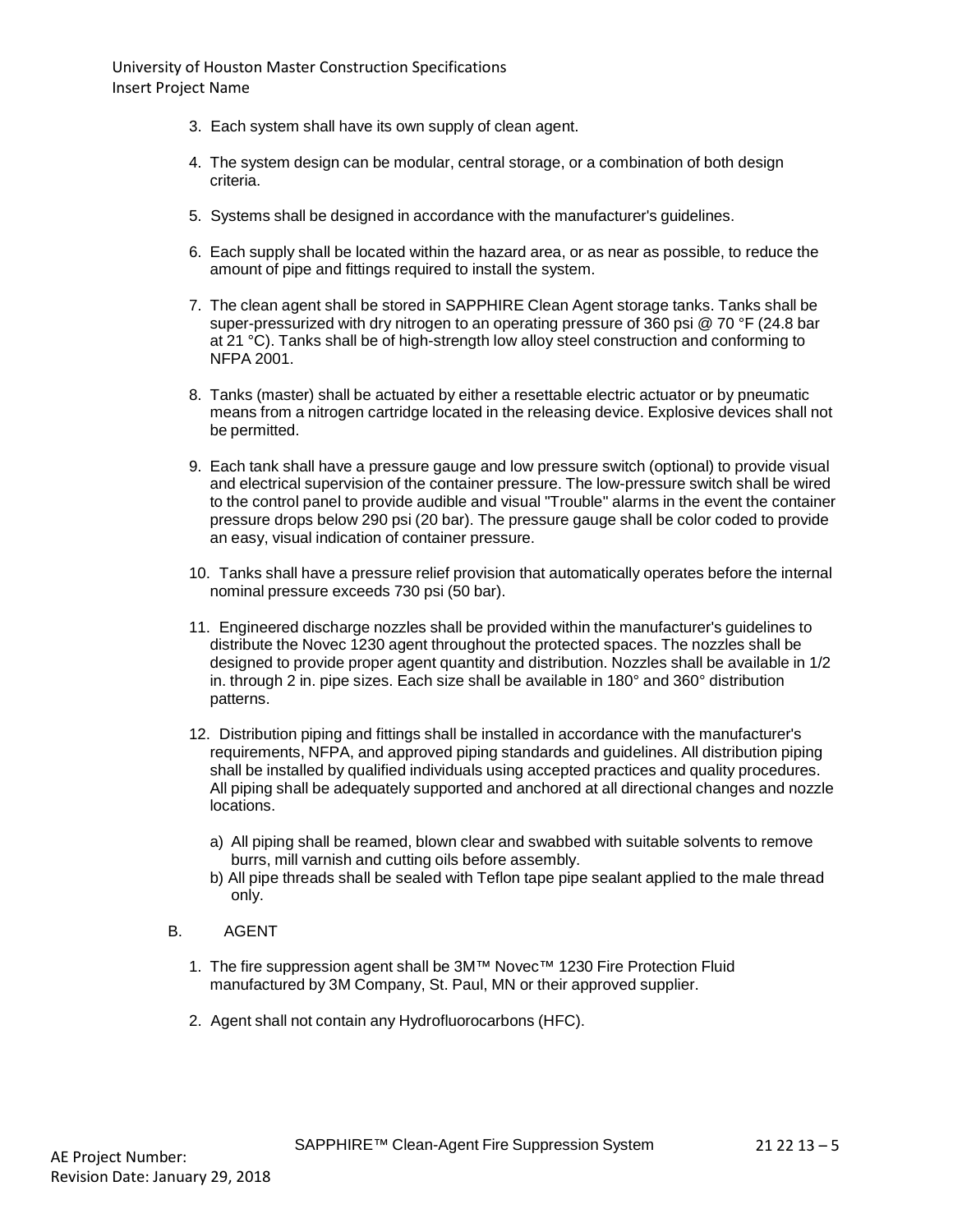### C. CONTROL PANEL

- 1. The control panel shall be an AUTOPULSE releasing panel supplied by ANSUL INCORPORATED.
- 2. The detection control system and its components shall be UL listed and FM approved for use as a local fire alarm system with releasing device service.
- 3. The control system shall perform all functions necessary to operate the system detection, actuation, and auxiliary functions.
- 4. The control system shall include battery standby power to support 24 hours in standby and 5 minutes in alarm.
- 5. The control system shall be microprocessor based, utilizing a distributed processing concept. A single microprocessor failure shall not impact operation of additional modules in the system.
- 6. The control system shall be capable of supporting Cross Zoned Detection.
- 7. The control system shall supply integrated 2.0 amp (minimum) power supply circuitry.
- 8. Each control system shall contain four (4) initiating circuits:
	- a) Each circuit shall be capable of Class A (Style D) or Class B (Style A) operation.
	- b) Each circuit shall be capable of operating up to fifteen (15) approved detectors or thirty (30) detectors per system.
	- c) Each circuit shall be capable of monitoring contact devices configured for manual release, manual alarm, system abort, trouble input or auxiliary (non-fire) input.
- 9. Each control system shall contain release circuits for activation of a fire suppression system(s):
	- a) Each circuit shall be capable of Class B (Style Y) operation.
	- b) Each circuit shall be rated for a minimum of 1.5 amp @ 24 VDC.
- 10. Each control system shall contain two (2) indicating appliance circuits for annunciation: a) Each circuit shall be capable of Class A (Style B) or Class B (Style Y) operation. b) Each circuit shall be rated for a minimum of 1.5 amp @ 24 VDC.
- 11. Each control system shall provide an auxiliary power supply rated for 2 amps @ 24 VDC.
- 12. Each control system shall provide two (2) SPST relays: one for common alarm and one for common trouble. Four (4) additional programmable relays can be added to each control system by adding a relay module.

# D. DETECTORS

- 1. The detectors shall be spaced and installed in accordance with the manufacturer's specifications and the guidelines of NFPA 72.
- 2. The ionization detector shall be an Ansul model.
- 3. The photoelectric detector shall be an Ansul model.

SAPPHIRE™ Clean-Agent Fire Suppression System 21 22 13 - 6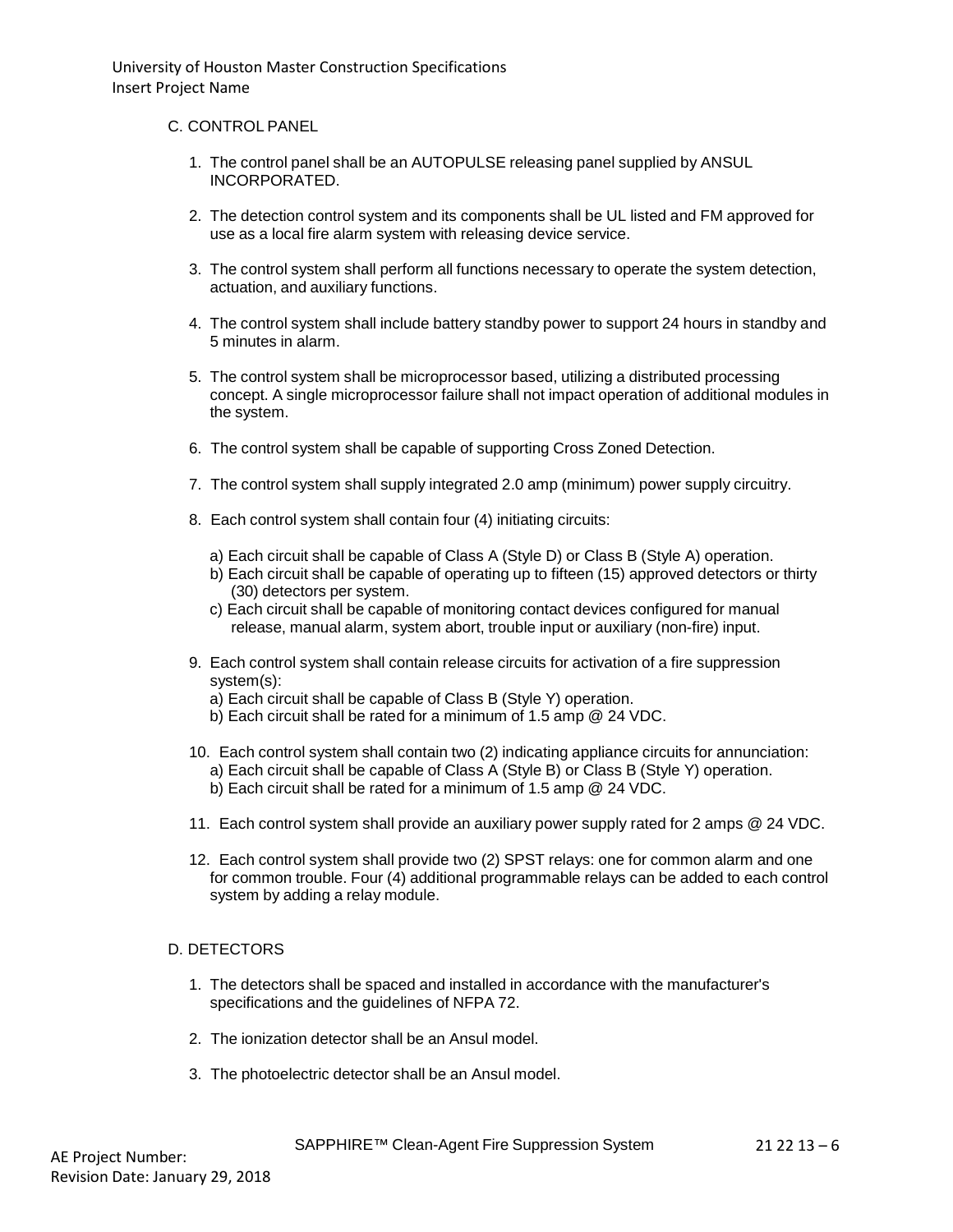### E. MANUAL RELEASE (Electric)

1. The electric manual release shall be a dual action device which provides a means of manually

discharging the suppression system when used in conjunction with the detection system.

- 2. The manual release shall be an Ansul model.
- 3. The manual release or manual pull station shall be a dual action device requiring two distinct operations to initiate a system actuation.
- 4. Manual actuation shall bypass the time delay and abort functions and shall cause all release and shutdown devices to operate in the same manner as if the system had operated automatically.
- 5. Manual release shall be located at each exit from the protected hazard.

# F. ABORT STATION (Optional)

- 1. The optional abort station shall be the "Dead Man" type and shall be located next to each manual release.
- 2. The abort station shall be an Ansul model.
- 3. The abort station shall be supervised and shall indicate a trouble condition at the control panel, if depressed, and no alarm condition exists.
- 4. "Locking" or "Keyed" abort stations shall not be permitted.

#### G. AUDIBLE and VISUAL ALARMS

- 1. Alarm audible and visual signal devices shall operate from the control panel.
- 2. The alarm bell, alarm horn, and horn strobe devices shall be an Ansul model.
- 3. The visual alarm unit shall be an Ansul strobe device.
- 4. A strobe device shall be placed outside, and above, each exit door from the protected space. Provide an advisory sign at each light location.

#### H. CAUTION and ADVISORY SIGNS

Signs shall be provided to comply with NFPA and the recommendations of the SAPPHIRE equipment provider.

- 1. Entrance sign: (1) required at each entrance to a protected space.
- 2. Manual discharge sign: (1) required at each manual release station.
- 3. Flashing light sign: (1) required at each flashing light over each exit from a protected space.

SAPPHIRE™ Clean-Agent Fire Suppression System 21 22 13 - 7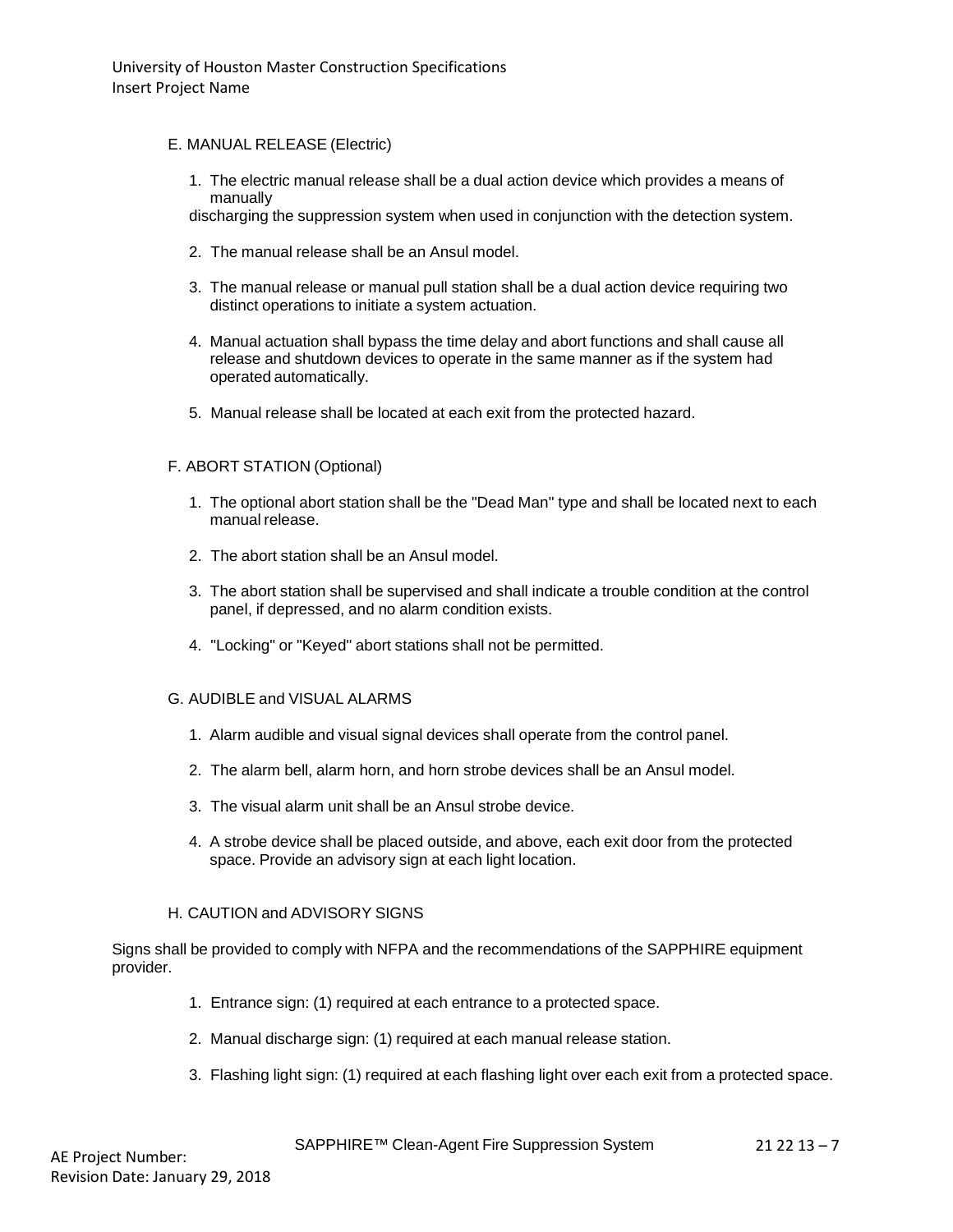# I. SYSTEM and CONTROL WIRING

- 1. All system wiring shall be furnished and installed by the contractor.
- 2. All wiring shall be installed in electrical metallic tubing (EMT), or conduit, and must be installed and kept separate from all other building wiring.
- 3. All system components shall be securely supported independent of the wiring. Runs of conduit and wiring shall be straight, neatly arranged, properly supported, and installed parallel and perpendicular to walls and partitions.
- 4. The sizes of the conductors shall be those specified by the manufacturer. Color-coded wire shall be used. All wires shall be tagged at all junction points and shall be free from shorts, earth connections (unless so noted on the system drawings), and crosses between conductors. Final terminations between the control panel and the system field wiring shall be made under the direct supervision of a factory-trained representative.
- 5. All wiring shall be installed by qualified individuals, in a neat and workmanlike manner, to conform to the National Electrical Code, Article 725 and Article 760, except as otherwise permitted for limited energy circuits, as described in NFPA 72. Wiring installation shall meet all local, state, province, and/or country codes.
- 6. The complete system electrical installation and all auxiliary components shall be connected to earth ground in accordance with the National Electrical Code.

# PART 3 – TESTING AND DOCUMENTATION

# 3.1 SYSTEM INSPECTION AND CHECKOUT

After the system installation has been completed, the entire system shall be checked out, inspected, and functionally tested by qualified, trained personnel, in accordance with the manufacturer's recommended procedures and NFPA standards.

- A. All containers and distribution piping shall be checked for proper mounting and installation.
- B. All electrical wiring shall be tested for proper connection, continuity and resistance to earth.
- C. The complete system shall be functionally tested, in the presence of the owner or his representative, and all functions, including system and equipment interlocks, must be operational at least five (5) days prior to the final acceptance tests.
- D. Each detector shall be tested in accordance with the manufacturer's recommended procedures and test values recorded.
- E. All system and equipment interlocks, such as door release devices, audible and visual devices, equipment shutdowns, local and remote alarms, etc. shall function as required and designed.
- F. Each control panel circuit shall be tested for trouble by inducing a trouble condition into the system.

# 3.2 TRAININGREQUIREMENTS

Prior to final acceptance, the installing contractor shall provide operational training to each shift of the owner's personnel. Each training session shall include control panel operation, manual and (optional)

SAPPHIRE™ Clean-Agent Fire Suppression System 21 22 13 – 8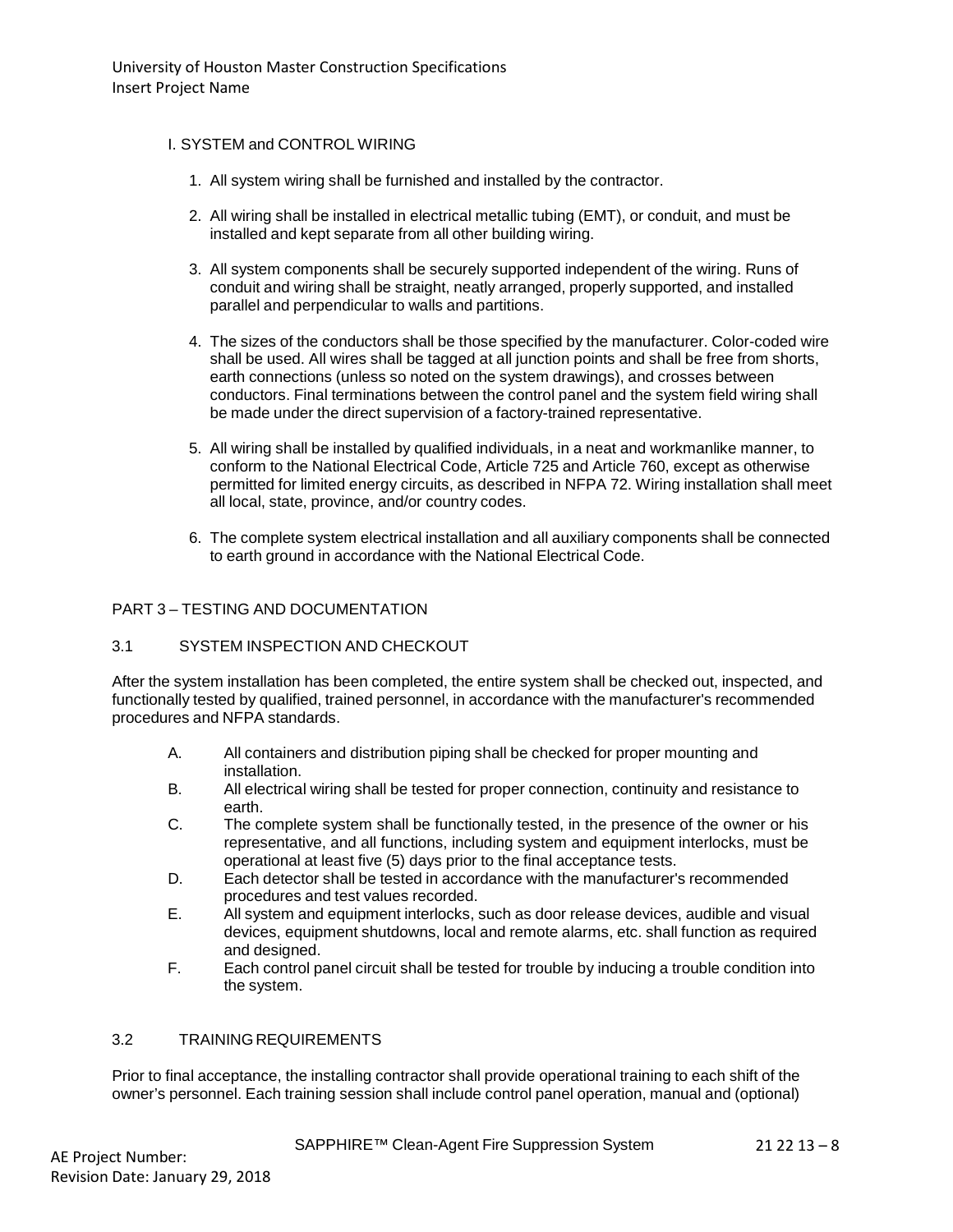abort functions, trouble procedures, supervisory procedures, auxiliary functions and emergency procedures.

### 3.3 OPERATION and MAINTENANCE

Prior to final acceptance, the installing contractor shall provide four (4) complete operation and maintenance instruction manuals to the owner. All aspects of system operation and maintenance shall be detailed, including piping isometrics, wiring diagrams of all circuits, a written description of the system design, sequence of operation and drawing(s) illustrating control logic and equipment used in the system. Checklists and procedures for emergency situations, troubleshooting techniques, maintenance operations and procedures shall be included in the manual.

### 3.4 AS-BUILT DRAWINGS

Upon completion of each system, the installing contractor shall provide four (4) copies of system "AS-Built" drawings to the owner. The drawings shall show actual installation details including all equipment locations (ie., control panel(s), agent container(s), detectors, alarms, manual pull station(s) and abort switch(s), etc.), as well as piping and conduit routing details. Show all room or facilities modifications, including door and/or damper installations completed. One (1) copy of reproducible engineering drawings shall be provided reflecting all actual installation details.

### 3.5 ACCEPTANCETEST

- A. At the time "AS-Built" drawings and maintenance/operations manuals are submitted, the installing contractor shall submit a "Test Plan" describing procedures to be used to test the control system(s). The Test Plan shall include a step-by-step description of all tests to be performed and shall indicate the type and location of test apparatus to be employed. The tests shall demonstrate that the operational and installation requirements of this specification have been met. All tests shall be conducted in the presence of the UH Fire Marshal's Office and shall not be conducted until the Test Plan has been approved.
- B. The tests shall demonstrate that the entire control system functions as designed and intended. All circuits shall be tested: automatic actuation and manual actuation, HVAC and power shutdowns, audible and visual alarm devices, and manual override of abort functions. Supervision of all panel circuits, including AC power and battery power supplies, shall be tested and qualified.
- C. A room pressurization test shall be conducted in each protected space to determine the presence of openings, which would affect the agent concentration levels. The test(s) shall be conducted using the Retro-Tec Corp. Door Fan system, or equivalent, with integrated computer program. All testing shall be in accordance with NFPA 2001.
- D. If room pressurization testing indicates that openings exist which would result in leaks and/or loss of the extinguishing agent, the installing contractor shall be responsible for coordinating the proper sealing of the protected space(s) by the general contractor or his sub-contractor or agent. The general contractor shall be responsible for adequately sealing all protected space(s) against agent loss or leakage. The installing contractor shall inspect all work to ascertain that the protected space(s) have been adequately and properly sealed. THE SUPPRESSION SYSTEM INSTALLING CONTRACTOR SHALL BE RESPONSIBLE FOR THE SUCCESS OF THE ROOM PRESSURIZATION TESTS. If the first room pressurization test is not successful, in accordance with these specifications, the installing contractor shall direct the general contractor to determine, and correct, the cause of the test failure. The installing contractor shall conduct additional room pressurization tests, at no additional cost to the owner, until a successful test is